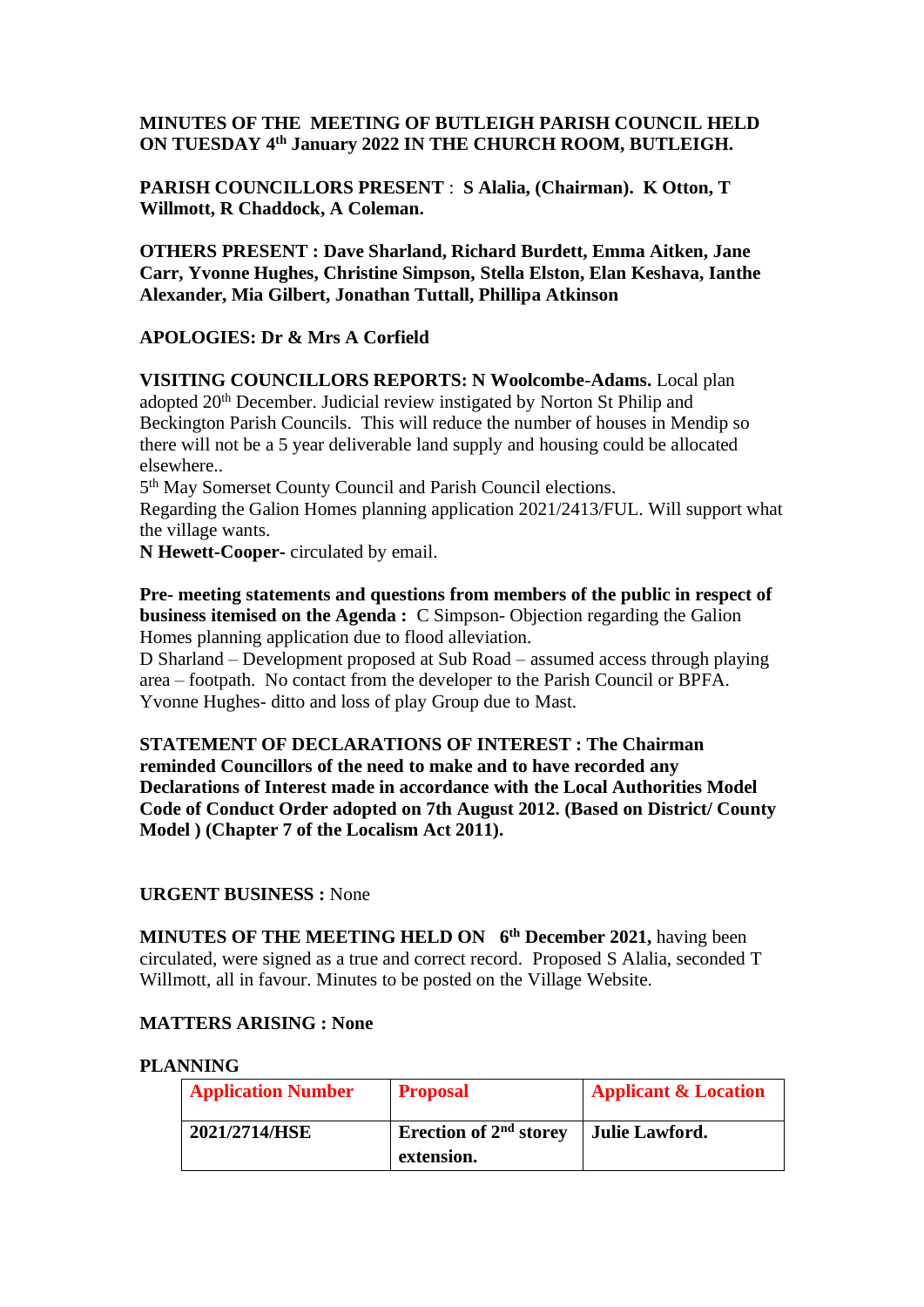|               | <b>Demolition of existing</b> | The Willows,                |  |
|---------------|-------------------------------|-----------------------------|--|
|               | porch. Demolition of          | <b>Baltonsborough Road.</b> |  |
|               | existing conservatory         |                             |  |
|               | & erection of                 |                             |  |
|               | replacement                   |                             |  |
|               | structure in its place.       |                             |  |
|               | <b>Replacement of bay</b>     |                             |  |
|               | window at rear of             |                             |  |
|               | building.                     |                             |  |
|               | <b>Recommend-</b>             |                             |  |
|               | <b>Approval. Proposed</b>     |                             |  |
|               | <b>T Willmott, seconded</b>   |                             |  |
|               | A Coleman. All in             |                             |  |
|               | favour                        |                             |  |
| 2021/2413/FUL | <b>Erection of 37 no</b>      | <b>Galion Homes</b>         |  |
|               | dwellings (Use Class          | Land at 352613 133868       |  |
|               | C3) and a café/ work          | <b>Baltonsborough Road.</b> |  |
|               | hub (Use Class E)             |                             |  |
|               | with associated               |                             |  |
|               | access, parking and           |                             |  |
|               | landscaping.                  |                             |  |
|               | <b>Recommend</b>              |                             |  |
|               | <b>Objection. Traffic</b>     |                             |  |
|               | <b>Grounds, Reality of</b>    |                             |  |
|               | the flood plane and           |                             |  |
|               | back up of future             |                             |  |
|               | water in Back Town            |                             |  |
|               | plus Phosphate offset.        |                             |  |
|               | <b>Proposed T Willmott,</b>   |                             |  |
|               | seconded S Alalia.            |                             |  |
|               | <b>All in favour</b>          |                             |  |
| 2021/2525/FUL | Change of use of              | <b>G</b> Gilbert            |  |
|               | agricultural land to          | <b>Greenhill, Barton</b>    |  |
|               | holiday let unit, yurts,      | Road.                       |  |
|               | kitchen and shower            |                             |  |
|               | unit (retention of            |                             |  |
|               | works partially               |                             |  |
|               | completed)                    |                             |  |
|               | <b>Recommend</b>              |                             |  |
|               | <b>Approval. Proposed</b>     |                             |  |
|               | T Willmott, seconded          |                             |  |
|               | S Alalia. All in              |                             |  |
|               | favour                        |                             |  |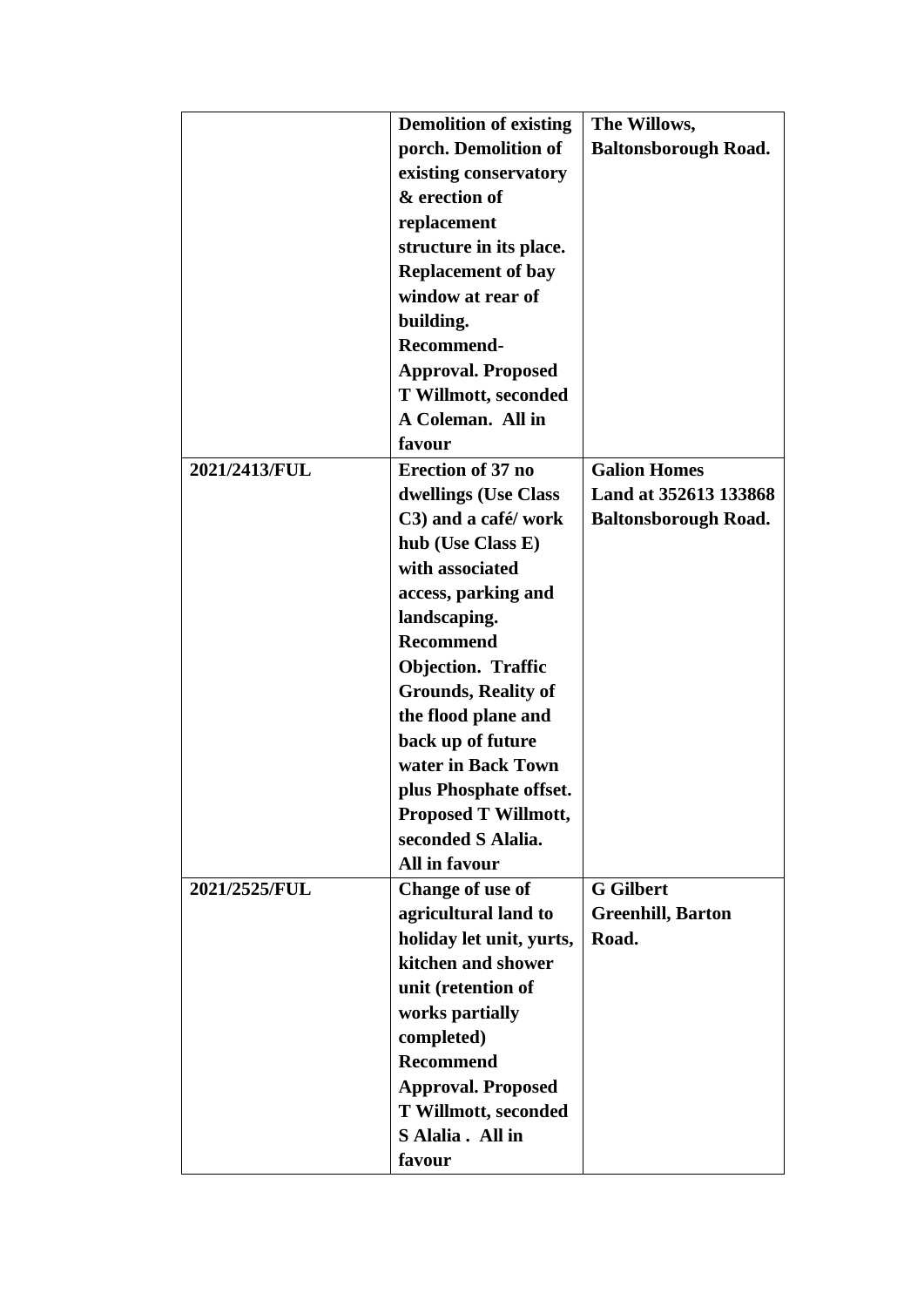| <b>Decisions</b> |                                                                                                                  |                                                     |
|------------------|------------------------------------------------------------------------------------------------------------------|-----------------------------------------------------|
| 2021/2469/TCA    | <b>Holm Oak-Thin</b><br>crown up to 25% to<br>reduce canopy<br>density plus further<br>works.<br><b>Approved</b> | Mr Rosser.<br>Houndwood Lodge,<br><b>Water Lane</b> |

# **TELECOM MAST REQUEST FOR ALTERATIONS, SURRENDER AND RE-**

**GRANT OF LEASE: Emails of objection received from :** G Hughes, Y Hughes, Dr A and Mrs J Corfield, Elan Keshava, Rosie Morris, Christine Simpson, Lui Kregg, Anne Service on behalf of Hebe Sampson, David Sampson, Margaret Kelly, Fiona Montogomery. Jonathan Turk, Adrian Forsey, Myfanwy Morris, Andrew & Katherine Morland, John Goolden, Andrew Petherick, Grant Gilbert, Celilia di Martino, Ian & Jackie Lloyd, Maya Love, Dan Love, Vivien Worsdale, Richard and Sheila Flenk, Jane Carr.

**Discussions:** Lack of scientific evidence for or against the potential health consequences, however a step too far for Butleigh and no valid reason for altering it. Possibility that an increased height may become a grant of open permission for further antennae.

Aesthetic grounds, a 5metre extension plus 12 antennae would look too out of place in the current position

TW Against. AC Against. KO Against. RC Against SA Against

**HIGHWAYS -Speed Indicator Device- Update. (KO)** Quote from Brisco Signs for three posts for the Village Gateway SID £291.95 including carriage**.** Accept Quotation – Clerk to order Proposed S Alalia, Seconded K Otton. All in favour. Clerk to find a contractor to install.

**Further SID proposal –** ongoing and waiting for Somerset County Council to install the relevant posts.

| <b>FINANCE : CURRENT AC</b>                                                                 |                                    | <b>BRAC</b>    |          |
|---------------------------------------------------------------------------------------------|------------------------------------|----------------|----------|
| <b>BALANCE</b><br><b>BPFA Covid Grant</b><br>$\overline{\phantom{a}}$<br>+ BPFA Covid Grant | £7573.35<br>£ $500.00$<br>£ 500.00 | <b>BALANCE</b> | £7646.13 |
| Som Gdn Services                                                                            | £ 550.00                           |                |          |
|                                                                                             | £ 7023.35                          | <b>Balance</b> | £7646.13 |

Proposed S Alalia, seconded A Coleman, all in favour**.**

**FINANCIAL APPROVALS** : Resolutions to approve the following expenditure : TWM Traffic Control Systems deposit for SID Village Gateway sign £2000 plus VAT.